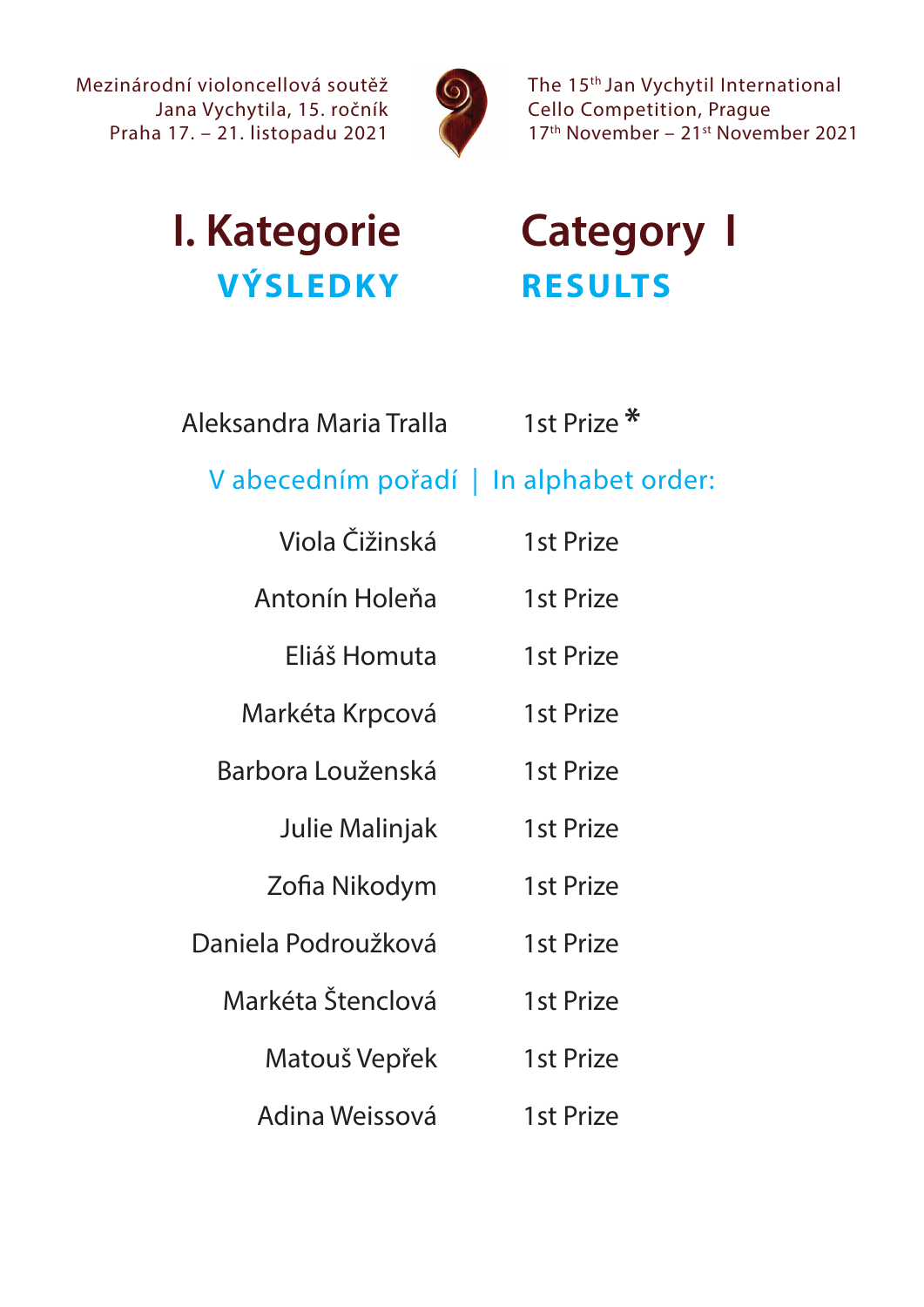

The 15<sup>th</sup> Jan Vychytil International Cello Competition, Prague 17<sup>th</sup> November - 21<sup>st</sup> November 2021

# **II. Kategorie Category II VÝSLEDKY RESULTS**

- Agata Bondar 1st Prize
- Martin Bernášek 1st Prize
- Szymon Pasowicz 1st Prize
- Rebeka Dostálová 2nd Prize
	- Filip Balga 2nd Prize
		-
- Malwina Gawarkiewicz 2nd Prize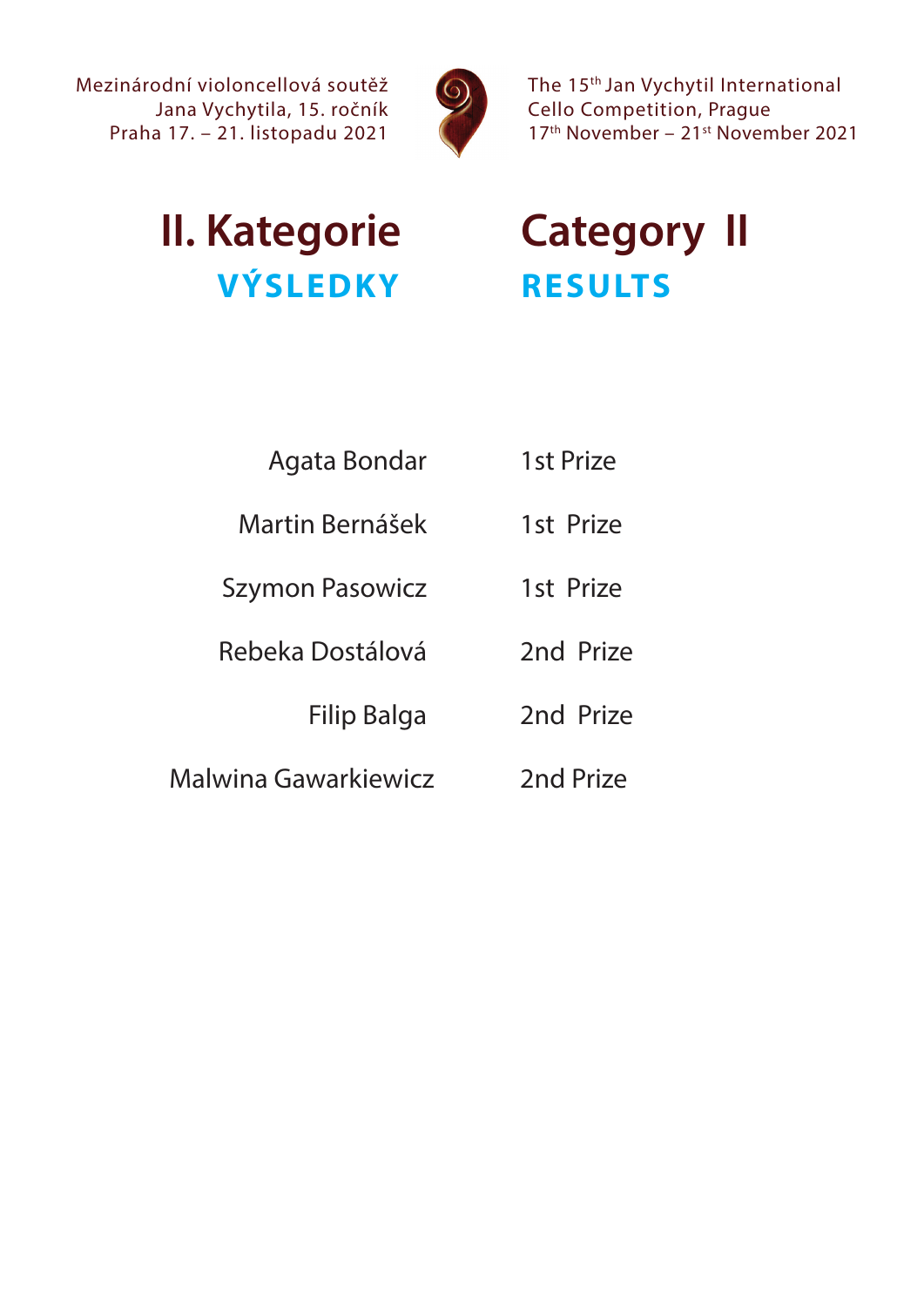

The 15th Jan Vychytil International Cello Competition, Prague 17th November – 21st November 2021

# **III. Kategorie Category III VÝSLEDKY RESULTS**

## Kamila Šitinová 1st Prize

Cena za skvělé provedení skladby Bohuslava Martinů - Nadace Bohuslava Martinů The Bohuslav Martinů Foundation Prize - "Excellent performance of Bohuslav Martinů's composition"

Cena "Atelieru Špidlen" | The Špidlen Atelier Prize (Voucher worth 200 €) *J*au B. Špibleu

| <b>Ella Schmalzl</b> | 1st Prize |
|----------------------|-----------|
| Naďa Strnadová       | 1st Prize |
| Tobiáš Balkovský     | 1st Prize |
| Alina Jingchen Zhou  | 1st Prize |
| Anna Marie Kerberová | 2nd Prize |
| Kateřina Vlnová      | 2nd Prize |
| Sofie Vohradníková   | 2nd Prize |
| Mikuláš Tichý        | 2nd Prize |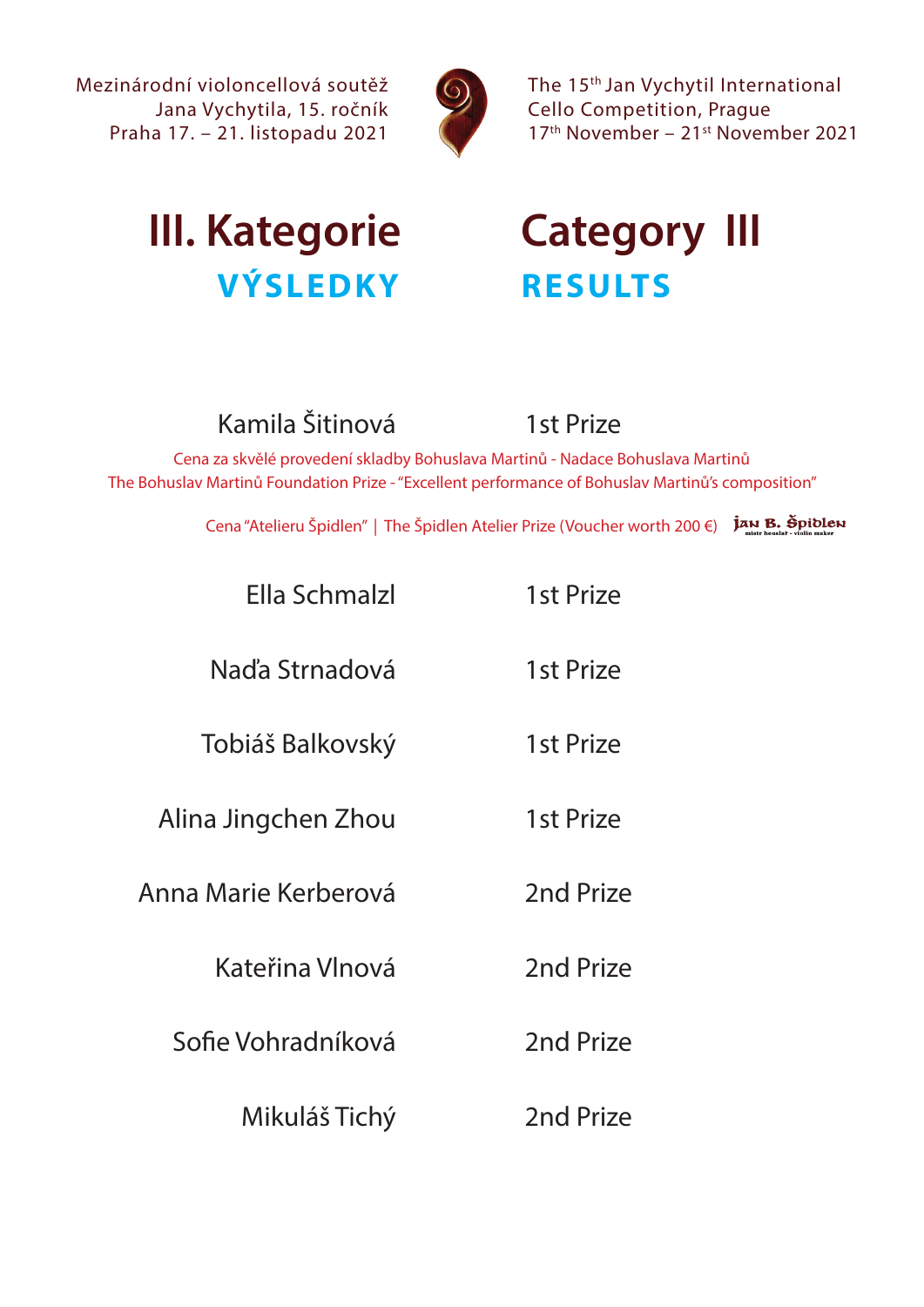

The 15<sup>th</sup> Jan Vychytil International Cello Competition, Prague 17<sup>th</sup> November - 21<sup>st</sup> November 2021

## **IV. Kategorie Category IV VÝSLEDKY RESULTS**

### Fryderyk Midor 1st Prize Cena "Atelieru Špidlen" | The Špidlen Atelier Prize (Voucher worth 200 €)Jan B. Špiblen

- Lukáš Sedlák 2nd Prize
- Daniel Novák 2nd Prize
- Beáta Minčič 3rd Prize
- Isabela Bašinová 3rd Prize

### Matyáš Zicha 3rd Prize

Vanesa Bortníková 3rd Prize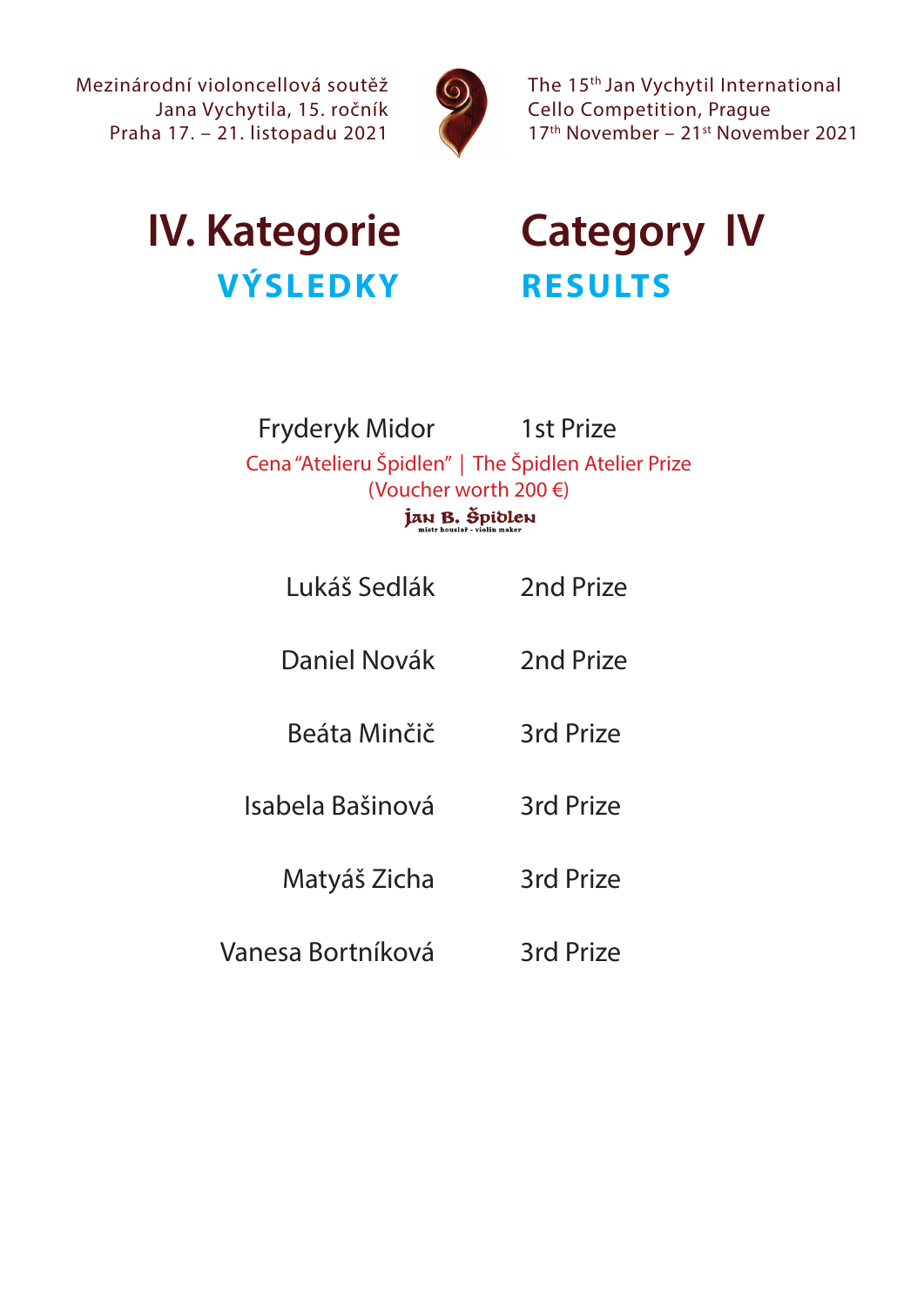

The 15<sup>th</sup> Jan Vychytil International Cello Competition, Prague 17<sup>th</sup> November - 21<sup>st</sup> November 2021

# **V. Kategorie Category V VÝSLEDKY RESULTS**

### Jin Seok Jeong 1st Prize

Cena pro absolutního vítěze 15. ročníku Mezinárodní violoncellové soutěže Jana Vychytila The Overall Winner's Prize – a cello bow to the value of 1200 EUR by Czech bowmaker Jana S. Páclová

Cena "České hudební nástroje" | The Czech Musical Instruments Prize (Voucher worth 200 €)

**My CHN.cz** 

| Seo Yeon Lim        | 2nd Prize        |
|---------------------|------------------|
| Julia Prehoffer     | 2nd Prize        |
| Emma Csákvári       | 2nd Prize        |
| Jan Petrov          | 2nd Prize        |
| Natalie Hurníková   | 2nd Prize        |
| Antonio Peula Ortiz | 2nd Prize        |
| Viktor Mráček       | 3rd Prize        |
| Áňa Nekvasilová     | <b>3rd Prize</b> |
| Julia Sofia Nagyová | 3rd Prize        |
| Jan Kovařík         | <b>4th Prize</b> |
| Maja Gendek         | 4th Prize        |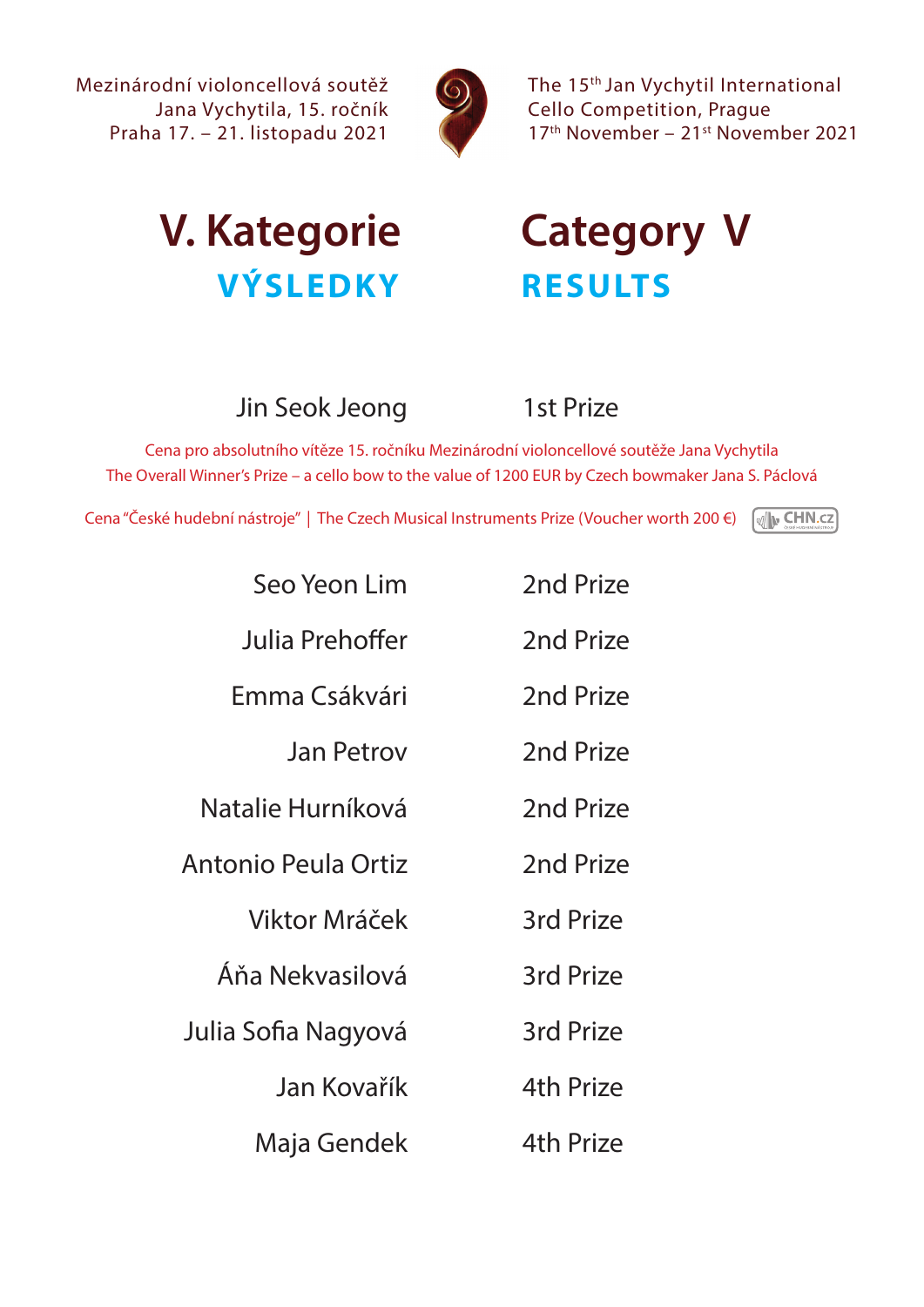

The 15th Jan Vychytil International Cello Competition, Prague 17<sup>th</sup> November - 21<sup>st</sup> November 2021

# **VI. Kategorie Category VI VÝSLEDKY RESULTS**

### Tadeusz Wawrowski 1st Prize

Cena Polského velvyslanectví v Praze | The Embassy of the Republic of Poland in Prague Prize (400 €) **MIN CHN.cz** Cena "České hudební nástroje" | The Czech Musical Instruments Prize (Voucher worth 200 €)

### Tymoteusz Bączkowski 1st Prize

**My CHN.cz** Cena "České hudební nástroje" | The Czech Musical Instruments Prize (Voucher worth 200 €)

### Petr Hamerský 2nd Prize

Cena za skvělé provedení skladby Bohuslava Martinů - Nadace Bohuslava Martinů The Bohuslav Martinů Foundation Prize - "Excellent performance of Bohuslav Martinů's composition"

Cena "Atelieru Špidlen" | The Špidlen Atelier Prize (Voucher worth 200 €) *inn B. Špiblen* 

| Julie Krejčí               | 2nd Prize                     |
|----------------------------|-------------------------------|
| <b>Suciu Paul Cristian</b> | 2nd Prize                     |
| Gergő Mátyás Maksay        | 3rd Prize                     |
| Barbora Ciprianová         | 3rd Prize                     |
| Zuzanna Moszumańska        | 3rd Prize                     |
| Zsófia Kérges              | 4th Prize                     |
| Dominik Kozłowski          | 4th Prize                     |
| Nikola Kruk                | 4th Prize                     |
| Łukasz Miarka              | 5th Prize (in alphabet order) |
| Dorottya Nagylaki          | 5th Prize (in alphabet order) |
| Raffael Hanna              | 5th Prize (in alphabet order) |